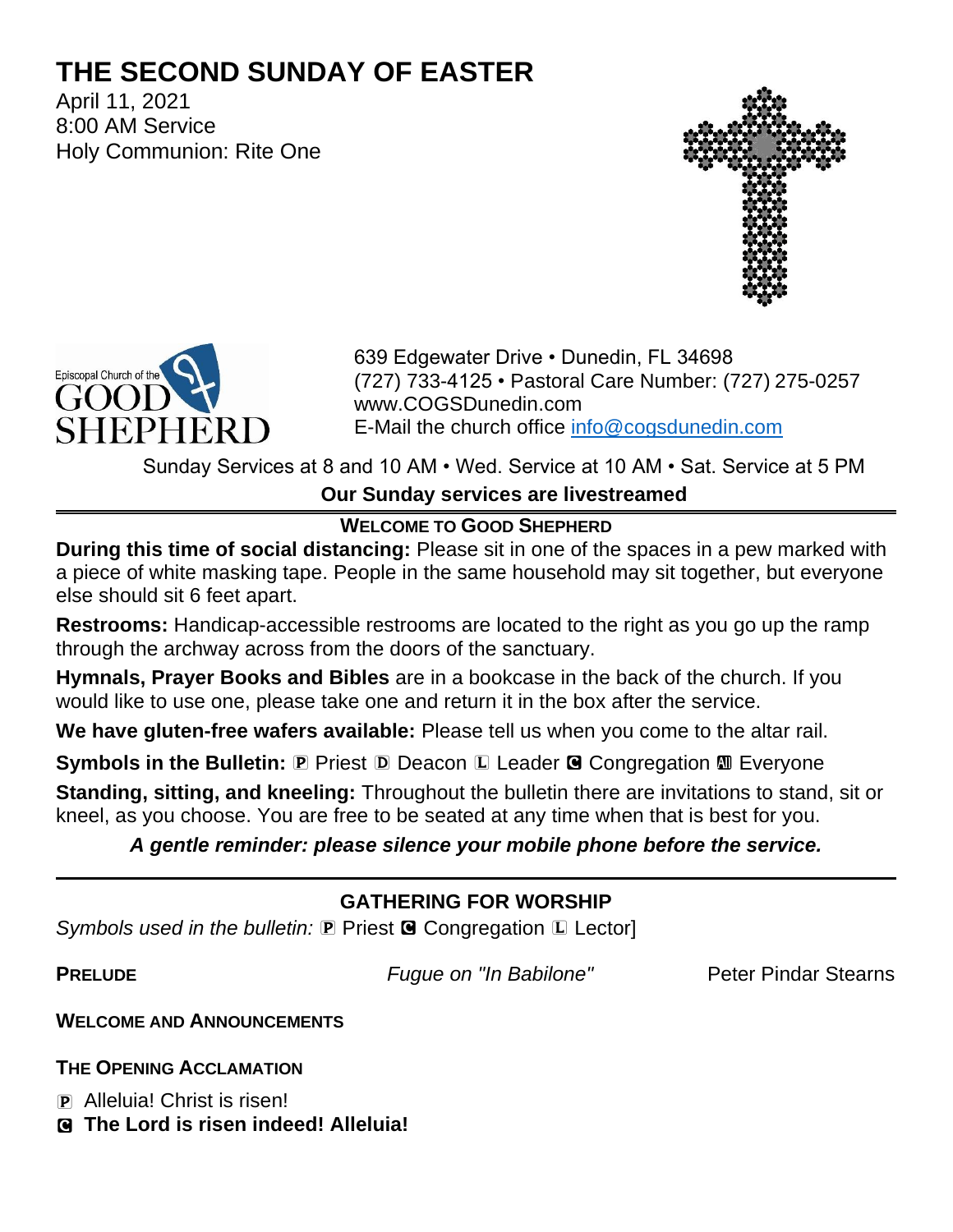**COLLECT FOR PURITY**

- a **Almighty God, unto whom all hearts are open, all desires known, and from whom no secrets are hid. Cleanse the thoughts of our hearts by the inspiration of thy Holy Spirit, that we may perfectly love thee, and worthily magnify thy holy Name; through Christ our Lord. Amen.**
- **P** Lord, have mercy upon us.
- C **Christ, have mercy upon us.**
- P Lord, have mercy upon us.

### **THE GLORIA**

- C **Glory be to God on high, and on earth peace, good will towards all. We praise thee, we bless thee, we worship thee, we glorify thee, we give thanks to thee for thy great glory, O Lord God, heavenly King, God the Father Almighty.**
	- **O Lord, the only-begotten Son, Jesus Christ; O Lord God, Lamb of God, Son of the Father, that takest away the sins of the world, have mercy upon us. Thou that takest away the sins of the world, receive our prayer. Thou that sittest at the right hand of God the Father, have mercy upon us.**
	- **For thou only art holy; thou only art the Lord; thou only, O Christ, with the Holy Ghost, art most high in the glory of God the Father. Amen.**

#### **COLLECT OF THE DAY**

 $\overline{P}$  The Lord be with you.

## C **And with thy Spirit.**

- P Let us pray…. Almighty and everlasting God, who in the Paschal mystery established the new covenant of reconciliation: Grant that all who have been reborn into the fellowship of Christ's Body may show forth in their lives what they profess by their faith; through Jesus Christ our Lord, who lives and reigns with you and the Holy Spirit, one God, for ever and ever.
- C **Amen.**

# **THE WORD OF GOD**

**THE READINGS:** Acts 4:32-35 • Psalm 133 • 1 John 1:1-2:2 •John 20:19-31

## **The First Reading**

L *The First Reading is taken from Acts, chapter 4…*

Now the whole group of those who believed were of one heart and soul, and no one claimed private ownership of any possessions, but everything they owned was held in common. With great power the apostles gave their testimony to the resurrection of the Lord Jesus, and great grace was upon them all. There was not a needy person among them, for as many as owned lands or houses sold them and brought the proceeds of what was sold. They laid it at the apostles' feet, and it was distributed to each as any had need.

- $\Box$  The Word of the Lord.
- C **Thanks be to God.**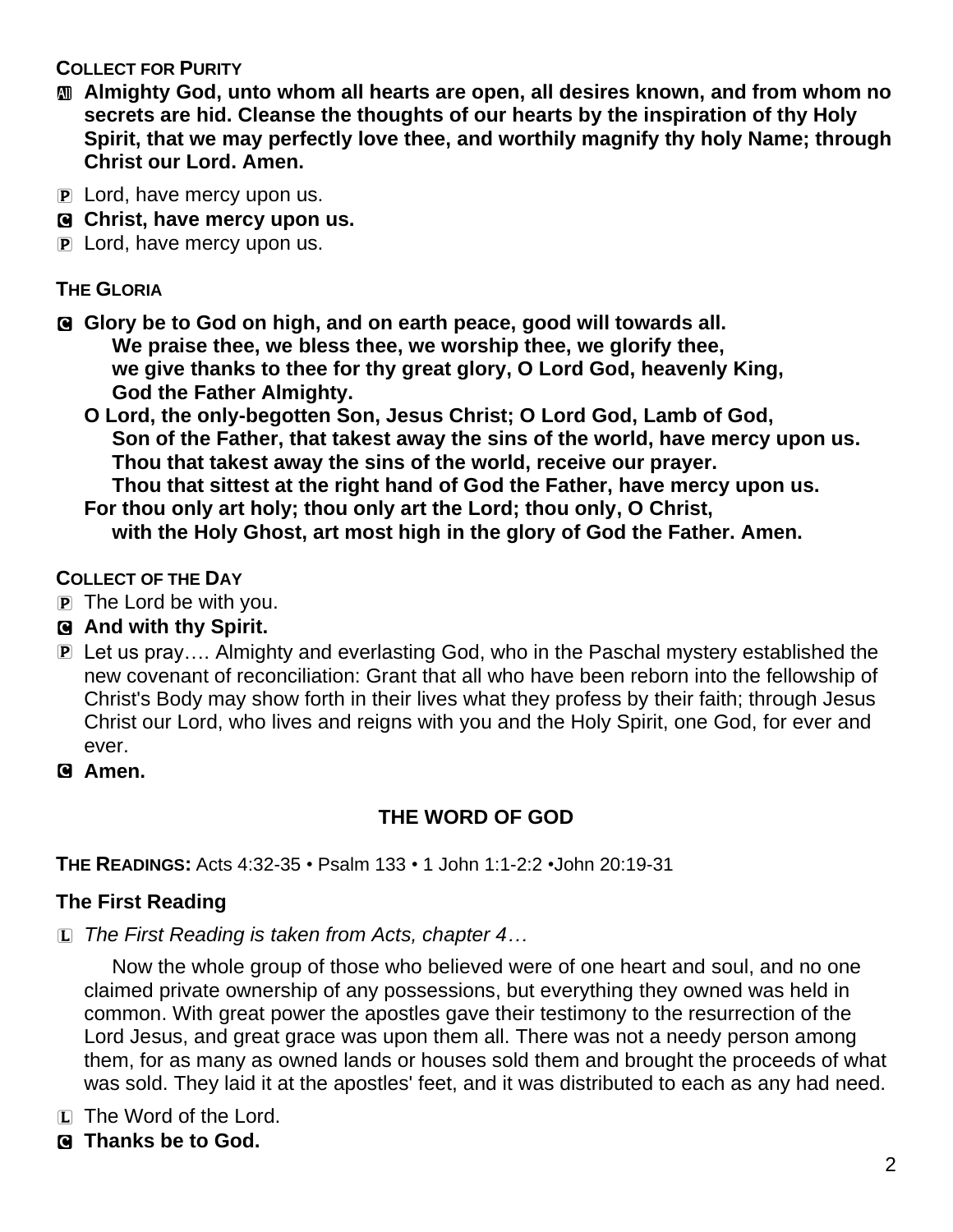### **The Psalm**

L *We will read responsively from Psalm 133…*

 $\Box$  Oh, how good and pleasant it is, when brethren live together in unity!.

C **It is like fine oil upon the head that runs down upon the beard,**

L Upon the beard of Aaron, and runs down upon the collar of his robe.

C **It is like the dew of Hermon that falls upon the hills of Zion.**

L For there the LORD has ordained the blessing: life for evermore.

#### **The Second Reading:**

L *The Second Reading is taken from 1 John, Chapter 1…*

We declare to you what was from the beginning, what we have heard, what we have seen with our eyes, what we have looked at and touched with our hands, concerning the word of life-- this life was revealed, and we have seen it and testify to it, and declare to you the eternal life that was with the Father and was revealed to us-- we declare to you what we have seen and heard so that you also may have fellowship with us; and truly our fellowship is with the Father and with his Son Jesus Christ. We are writing these things so that our joy may be complete.

This is the message we have heard from him and proclaim to you, that God is light and in him there is no darkness at all. If we say that we have fellowship with him while we are walking in darkness, we lie and do not do what is true; but if we walk in the light as he himself is in the light, we have fellowship with one another, and the blood of Jesus his Son cleanses us from all sin. If we say that we have no sin, we deceive ourselves, and the truth is not in us. If we confess our sins, he who is faithful and just will forgive us our sins and cleanse us from all unrighteousness. If we say that we have not sinned, we make him a liar, and his word is not in us.

My little children, I am writing these things to you so that you may not sin. But if anyone does sin, we have an advocate with the Father, Jesus Christ the righteous; and he is the atoning sacrifice for our sins, and not for ours only but also for the sins of the whole world.

L The Word of the Lord.

#### C **Thanks be to God.**

#### **The Gospel:**

D The Holy Gospel of our Lord Jesus Christ according to John.

#### **G** Glory be to thee, O Lord.

D When it was evening on that day, the first day of the week, and the doors of the house where the disciples had met were locked for fear of the Jews, Jesus came and stood among them and said, "Peace be with you." After he said this, he showed them his hands and his side. Then the disciples rejoiced when they saw the Lord. Jesus said to them again, "Peace be with you. As the Father has sent me, so I send you." When he had said this, he breathed on them and said to them, "Receive the Holy Spirit. If you forgive the sins of any, they are forgiven them; if you retain the sins of any, they are retained."

But Thomas (who was called the Twin), one of the twelve, was not with them when Jesus came. So the other disciples told him, "We have seen the Lord." But he said to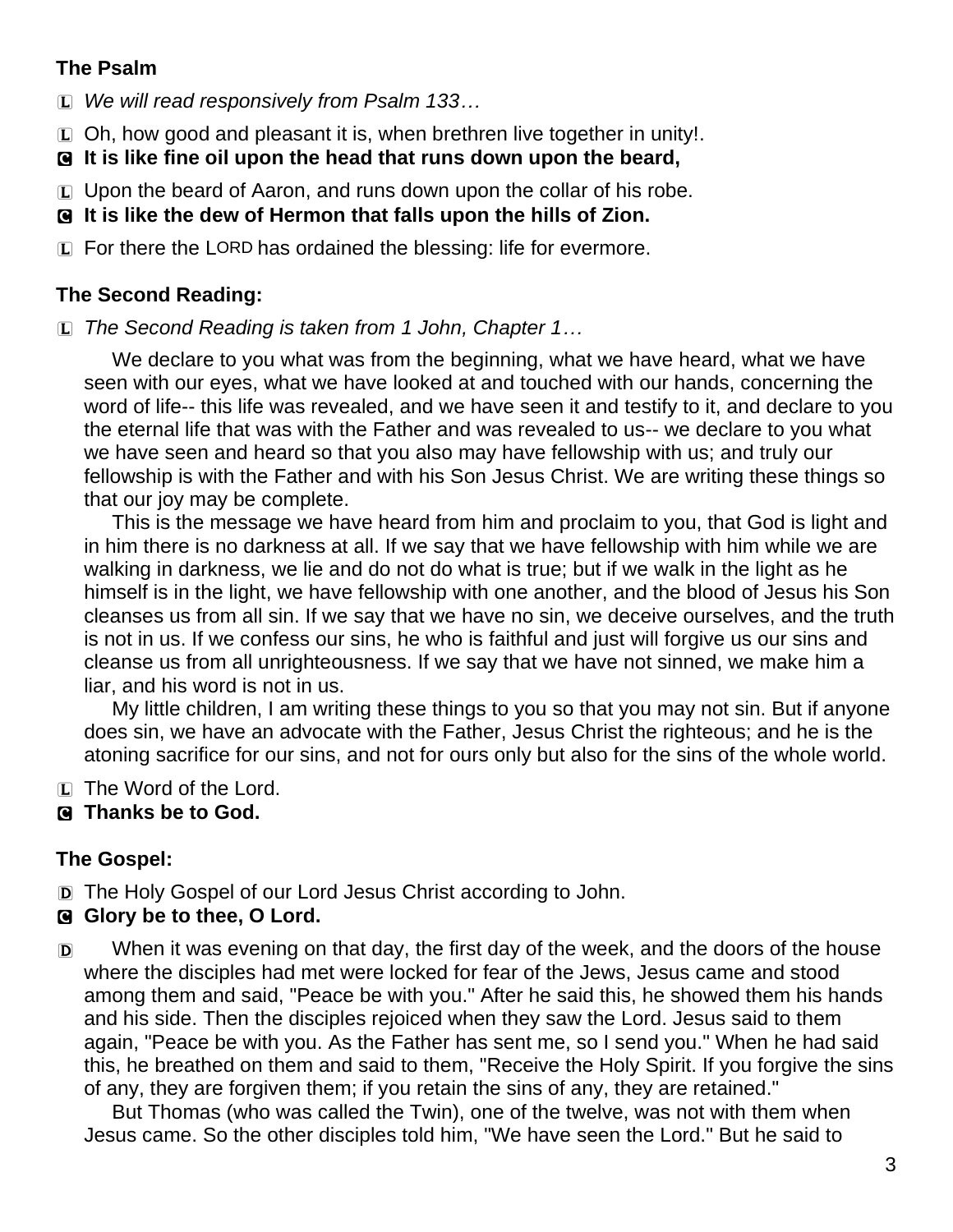them, "Unless I see the mark of the nails in his hands, and put my finger in the mark of the nails and my hand in his side, I will not believe."

A week later his disciples were again in the house, and Thomas was with them. Although the doors were shut, Jesus came and stood among them and said, "Peace be with you." Then he said to Thomas, "Put your finger here and see my hands. Reach out your hand and put it in my side. Do not doubt but believe." Thomas answered him, "My Lord and my God!" Jesus said to him, "Have you believed because you have seen me? Blessed are those who have not seen and yet have come to believe."

Now Jesus did many other signs in the presence of his disciples, which are not written in this book. But these are written so that you may come to believe that Jesus is the Messiah, the Son of God, and that through believing you may have life in his name.

D The Gospel of the Lord.

C **Praise be to thee, O Christ.**

**SERMON** The Rev. Deacon Cindy Roehl

#### **NICENE CREED**

C **We believe in one God, the Father, the Almighty, maker of heaven and earth, of all that is, seen and unseen.** 

**We believe in one Lord, Jesus Christ, the only Son of God, eternally begotten of the Father, God from God, Light from Light, true God from true God, begotten, not made, of one Being with the Father. Through him all things were made. For us and for our salvation he came down from heaven: by the power of the Holy Spirit he became incarnate from the Virgin Mary, and was made man. For our sake he was crucified under Pontius Pilate; he suffered death and was buried. On the third day he rose again in accordance with the Scriptures; he ascended into heaven and is seated at the right hand of the Father. He will come again in glory to judge the living and the dead, and his kingdom will have no end.**

**We believe in the Holy Spirit, the Lord, the giver of life, who proceeds from the Father and the Son. With the Father and the Son he is worshiped and glorified. He has spoken through the Prophets. We believe in one holy catholic and apostolic Church. We acknowledge one baptism for the forgiveness of sins. We look for the resurrection of the dead, and the life of the world to come. Amen.**

#### **PRAYERS OF THE PEOPLE**

- D Let us pray for the whole state of Christ's Church and the world.
- L Almighty and everliving God, who in thy holy Word hast taught us to make prayers, and supplications, and to give thanks for all humanity: Receive these our prayers which we offer unto thy divine Majesty, beseeching thee to inspire continually the Universal Church with the spirit of truth, unity, and concord; and grant that all those who do confess thy holy Name may agree in the truth of thy holy Word, and live in unity and godly love. Risen Lord,
- C **hear our prayer.**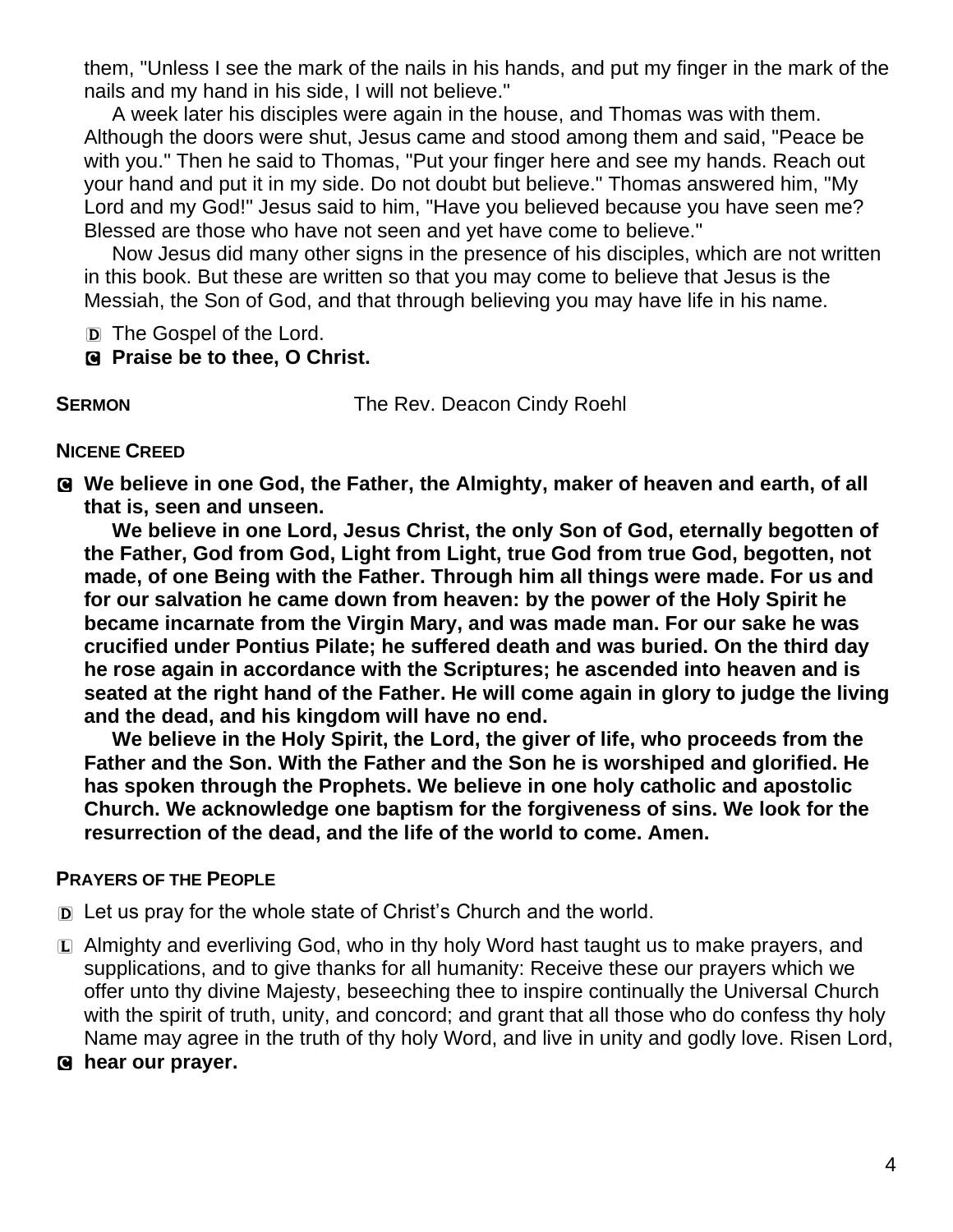L Give grace, O heavenly Father, to all bishops, especially to Michael, our Presiding Bishop; Dabney, our Bishop; Barry and Michael, our Assisting Bishops; Michael, our Priest in Charge, Cindy, our Deacon; Whitney, our Rector Elect; to our companion diocese of the Dominican Republic; to these Episcopal Churches in our Diocese: St. Mary's, Tampa; St. Catherine's, Temple Terrace; St. Anne of Grace, Seminole; to the Clearwater Deanery Collaboration Partners; and to all priests, deacons, and the laity in their ministry; that they may, both by their life and doctrine, set forth thy true and lively Word, and rightly and duly administer thy holy Sacraments. Risen Lord,

## C **hear our prayer.**

L And to all thy people give thy heavenly grace, and especially to this congregation here present; that, with meek heart and due reverence, they may hear and receive thy holy Word, truly serving thee in holiness and righteousness all the days of their life. Risen Lord,

## C **hear our prayer.**

 $E$  We beseech thee also so to rule the hearts of those who bear the authority of government in this and every land, especially President Biden, that they may be led to wise decisions and right actions for the welfare and peace of the world. We pray that all God's children, especially those in the Middle East, might live in the hope of the world peace for which we are created. Risen Lord,

## C **hear our prayer.**

 $\Box$  And we most humbly beseech thee, of thy goodness, O Lord, to comfort and succor [*Add handwritten names from notebook*] and all those who, in this transitory life, are in trouble, sorrow, need, sickness, or any other adversity, especially those listed in the weekly news who have asked for our prayers. I now invite you to pray for others by name, aloud or in your hearts. [*Leave time…*] We pray in faith. Risen Lord,

## C **hear our prayer.**

 $\Box$  Open, O Lord, the eyes of all people to behold thy gracious hand in all thy works, that, rejoicing in thy whole creation, they may honor thee with their substance, and be faithful stewards of thy bounty. We give thanks for the flowers given today to the Glory of God, and for the birthdays this week, Mary Ann Wigmore, Patricia Gehring, Mary Ann Man, Lawrence Singer, Judy Warner, Betty Fraley, and for those celebrating anniversaries this week, Phil & Carol Beauchamp. We give thanks for all the blessings of this life. Risen Lord,

## C **hear our prayer.**

 $E$  And we also bless thy holy Name for all thy servants departed this life in thy faith and fear, [*especially… add names from notebook*]. Please add names of those on your heart, silently or aloud. [*Leave time…*] We beseech thee to grant them continual growth in thy love and service; and to grant us grace so to follow the good examples of all thy saints, that with them we may be partakers of thy heavenly kingdom. Risen Lord,

#### C **hear our prayer.**

L Grant these our prayers, O Father, for Jesus Christ's sake, our only Mediator and Advocate.

#### C **Amen.**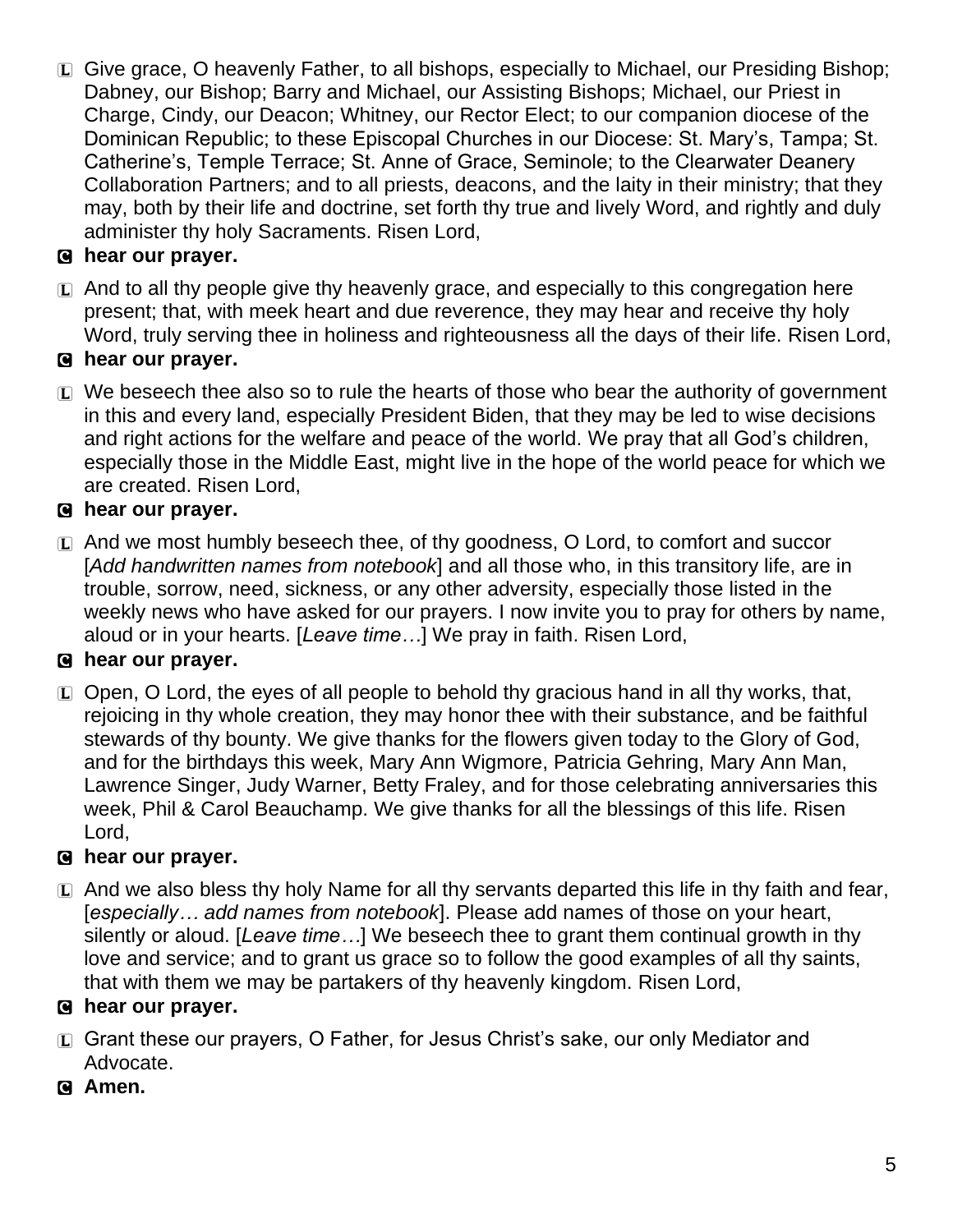## **THE PEACE**

- P The peace of the Lord be always with you.
- C **And with thy spirit.**

#### **THE HOLY COMMUNION**

#### **OFFERTORY SENTENCE**

D Thine, O Lord, is the greatness, and the power, and the glory, and the victory, and the majesty. For all that is in the heaven and in the earth is thine. Thine is the kingdom, O Lord, and thou art exalted as head above all. Bring your tithes, gifts and offerings with a gladsome heart.

**OFFERTORY** The Call (Mystical Songs) R. Vaughan Williams

#### **PRESENTATION OF THE OFFERINGS**

- D As we receive these gifts, we acknowledge:
- C **All things come from thee, O Lord and of thine own have we given thee.**

#### **THE GREAT THANKSGIVING:** Eucharistic Prayer II

- $\overline{P}$  The Lord be with you.
- C **And with thy spirit.**
- P Lift up your hearts.
- C **We lift them up unto the Lord.**
- P Let us give thanks unto our Lord God.
- C **It is meet and right so to do.**
- P It is very meet, right, and our bounden duty, that we should at all times, and in all places, give thanks unto thee, O Lord, holy Father, almighty, everlasting God. For the glorious resurrection of our Savior Jesus Christ, the true Paschal Lamb who gave himself to take away our sin, who in dying has destroyed death, and in rising has brought us to eternal life. Therefore with Angels and Archangels, and with all the company of heaven, we laud and magnify thy glorious Name; evermore praising thee, and saying,
- C **Holy, holy, holy, Lord God of Hosts: Heaven and earth are full of thy glory. Glory be to thee, O Lord Most High. Blessed is he that cometh in the name of the Lord. Hosanna in the highest.**
- P All glory be to thee, O Lord our God, for that thou didst create heaven and earth, and didst make us in thine own image; and, of thy tender mercy, didst give thine only Son Jesus Christ to take our nature upon him, and to suffer death upon the cross for our redemption. He made there a full and perfect sacrifice for the whole world; and did institute, and in his holy Gospel command us to continue, a perpetual memory of that his precious death and sacrifice, until his coming again.
- P For in the night in which he was betrayed, he took bread; and when he had given thanks to thee, he broke it, and gave it to his disciples, saying, "Take, eat, this is my Body, which is given for you. Do this in remembrance of me."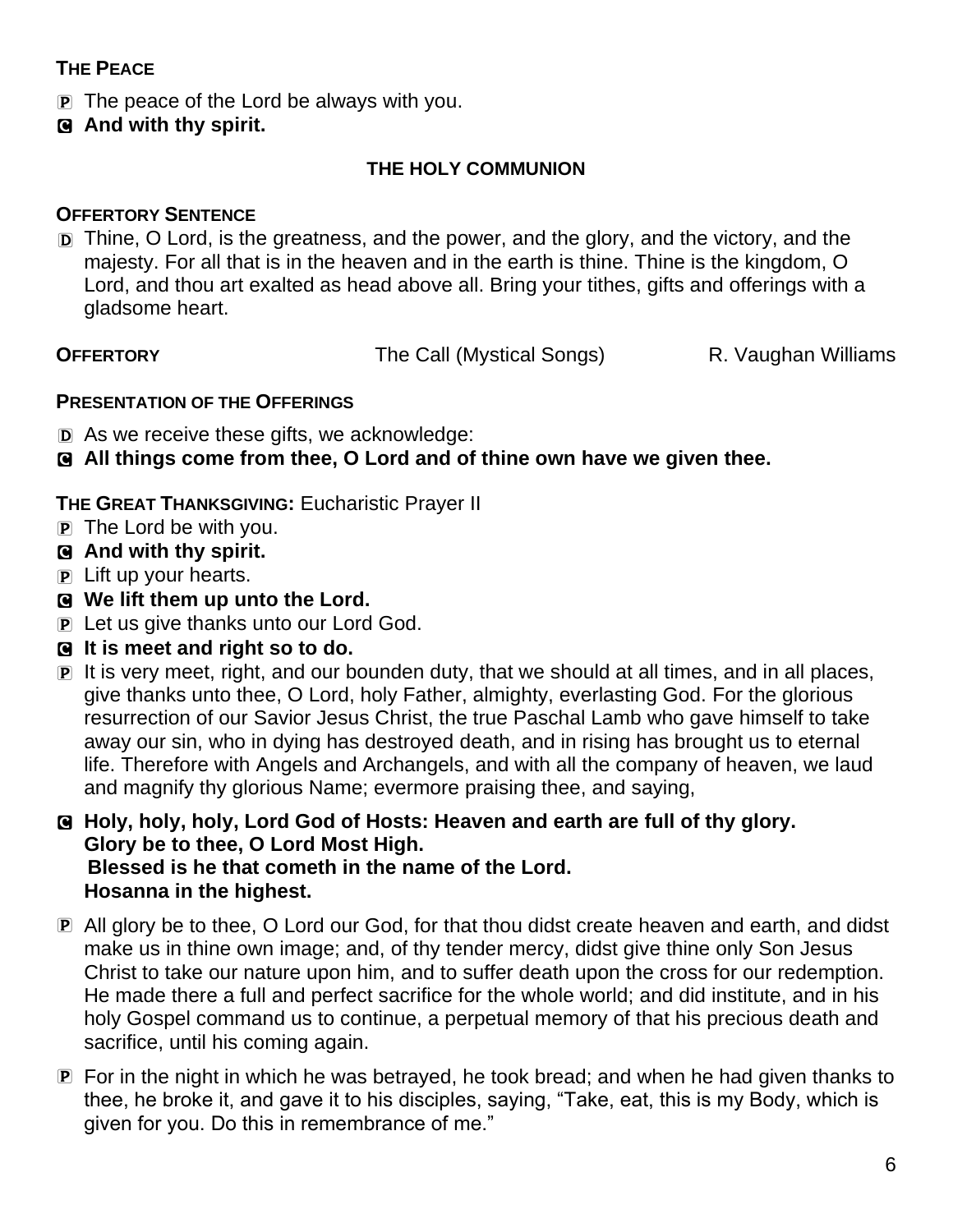- P Likewise, after supper, he took the cup; and when he had given thanks, he gave it to them, saying, "Drink this, all of you; for this is my Blood of the New Covenant, which is shed for you, and for many, for the remission of sins. Do this, as oft as ye shall drink it, in remembrance of me."
- P Wherefore, O Lord and heavenly Father, we thy people do celebrate and make, with these thy holy gifts which we now offer unto thee, the memorial thy Son hath commanded us to make; having in remembrance his blessed passion and precious death, his mighty resurrection and glorious ascension; and looking for his coming again with power and great glory. And we most humbly beseech thee, O merciful Father, to hear us, and, with thy Word and Holy Spirit, to bless and sanctify these gifts of bread and wine, that they may be unto us the Body and Blood of thy dearly-beloved Son Jesus Christ.
- C **And we earnestly desire thy fatherly goodness to accept this our sacrifice of praise and thanksgiving, whereby we offer and present unto thee, O Lord, our selves, our souls and bodies. Grant, we beseech thee, that all who partake of this Holy Communion may worthily receive the most precious Body and Blood of thy Son Jesus Christ, and be filled with thy grace and heavenly benediction; and also that we and all thy whole Church may be made one body with him, that he may dwell in us, and we in him; through the same Jesus Christ our Lord;**
- P By whom, and with whom, and in whom, in the unity of the Holy Ghost all honor and glory be unto thee, O Father Almighty, world without end.
- C **AMEN.**

## **THE LORD'S PRAYER**

- P And now, as our Savior Christ hath taught us, we are bold to say,
- C **Our Father, who art in heaven, hallowed be thy Name, thy kingdom come, thy will be done, on earth as it is in heaven. Give us this day our daily bread. And forgive us our trespasses, as we forgive those who trespass against us. And lead us not into temptation, but deliver us from evil. For thine is the kingdom, and the power, and the glory, for ever and ever. Amen.**

#### **BREAKING OF THE BREAD**

- P Be known to us, Lord Jesus, in the breaking of the Bread.
- C **We come with joy to meet our Lord.**
- P The Gifts of God for the People of God. Take them in remembrance that Christ died for you, and feed on him in your hearts by faith, with thanksgiving.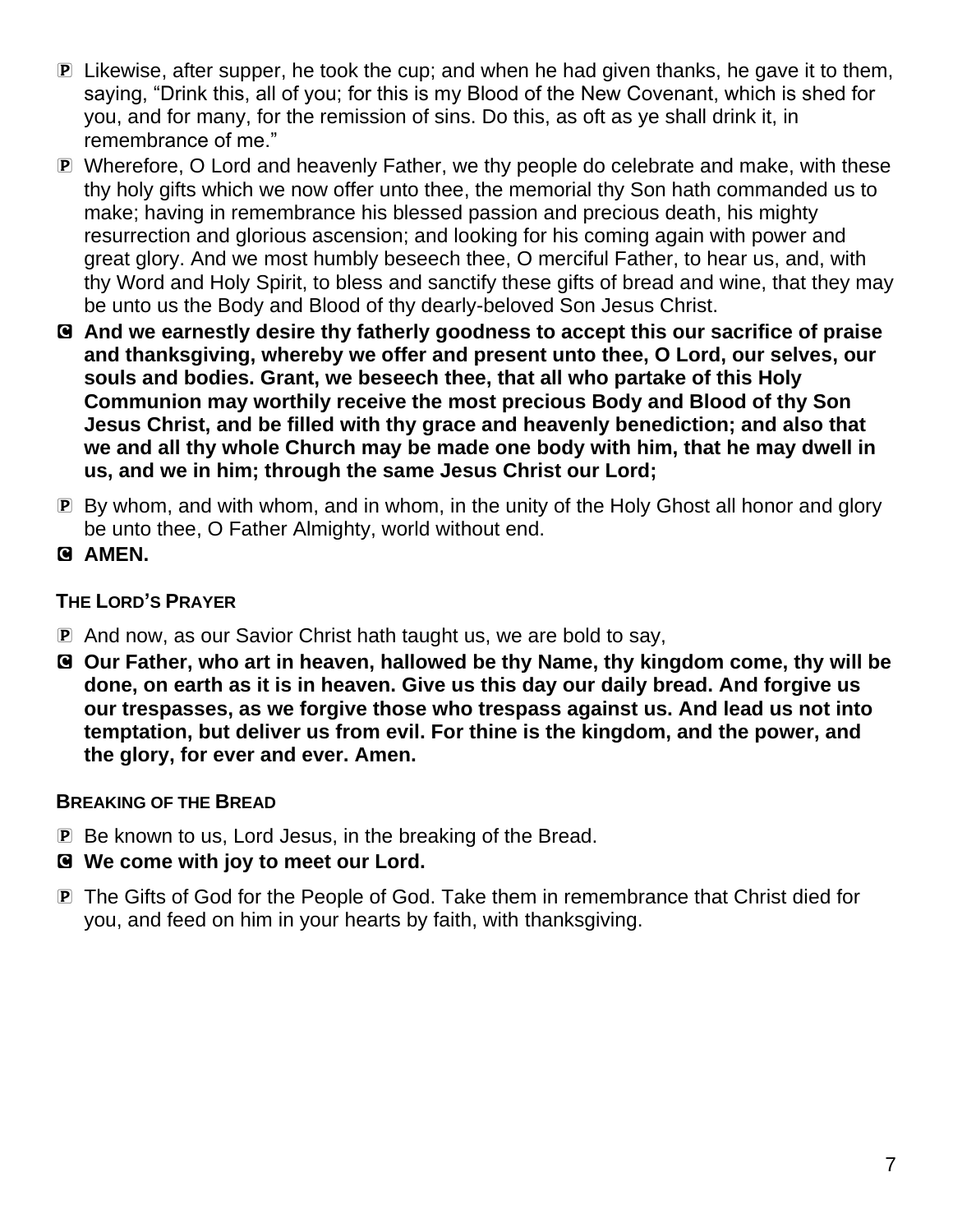#### **PRAYER AFTER COMMUNION**

- P Let us pray.
- C **Almighty and everliving God, we most heartily thank thee for that thou dost feed us, in these holy mysteries, with the spiritual food of the most precious Body and Blood of thy Son our Savior Jesus Christ; and dost assure us thereby of thy favor and goodness towards us; and that we are very members incorporate in the mystical body of thy Son, the blessed company of all faithful people; and are also heirs, through hope, of thy everlasting kingdom. And we humbly beseech thee, O heavenly Father, so to assist us with thy grace, that we may continue in that holy fellowship, and do all such good works as thou hast prepared for us to walk in; through Jesus Christ our Lord, to whom, with thee and the Holy Ghost, be all honor and glory, world without end. Amen.**

## **THE BLESSING**

- P The God who is creating a new heaven and a new earth, who walks where least expected, who disturbs the comfortable and comforts the distressed, and whom death could not control, now sends you out to announce with your lives that the Lord is risen indeed. Go, you are blessed in the name of the Father, and of the Son, and of the Holy Spirit.
- C **Amen.**

#### **THE DISMISSAL**

- P Alleluia! Alleluia! Go in peace to love and serve our Risen Lord!
- C **Thanks be to God! Alleluia! Alleluia!**

**POSTLUDE** *Maestoso in Eb* J. Plag